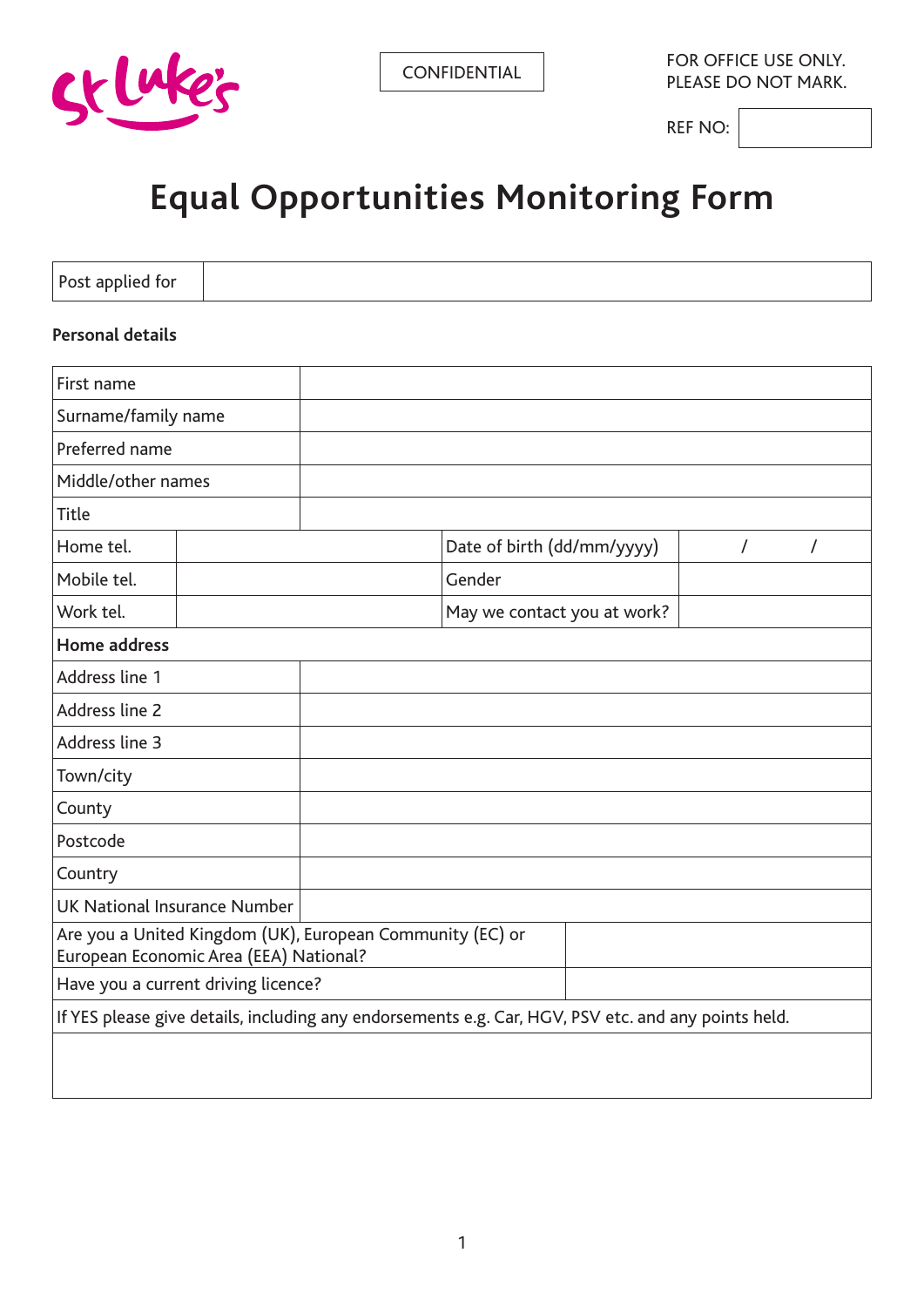

#### **Equality & Diversity Monitoring**

St Luke's is required to collect details about an applicant's age and gender. This information is collected and used for monitoring purposes only.

#### **Race Relations (Amendment) Act 2000**

In order to comply with these regulations, St Luke's is required to collect details about an applicant's ethnicity. This information is collected and used for monitoring purposes only.

| I would describe my ethnic origin as (please tick):    |  |                                                               |  |  |
|--------------------------------------------------------|--|---------------------------------------------------------------|--|--|
| <b>WHITE - British</b>                                 |  | WHITE - Irish                                                 |  |  |
| WHITE - Any other White background                     |  | <b>ASIAN OR ASIAN BRITISH - Indian</b>                        |  |  |
| ASIAN OR ASIAN BRITISH - Pakistani                     |  | ASIAN OR ASIAN BRITISH - Bangladeshi                          |  |  |
| ASIAN OR ASIAN BRITISH - Any other<br>Asian background |  | MIXED - White & Black Caribbean                               |  |  |
| MIXED – White & Black African                          |  | MIXED - White & Asian                                         |  |  |
| MIXED - Any other mixed background                     |  | <b>BLACK OR BLACK BRITISH - Caribbean</b>                     |  |  |
| <b>BLACK OR BLACK BRITISH - African</b>                |  | BLACK OR BLACK BRITISH - Any other<br><b>Black background</b> |  |  |
| <b>OTHER ETHNIC GROUP - Chinese</b>                    |  | OTHER ETHNIC GROUP (please state below)                       |  |  |
| Prefer not to say                                      |  |                                                               |  |  |

#### **Relationships**

Are you related to a director, or have a relationship with a director or employee of St Luke's? If so, please state the relationship:

Please state how you became aware of this vacancy?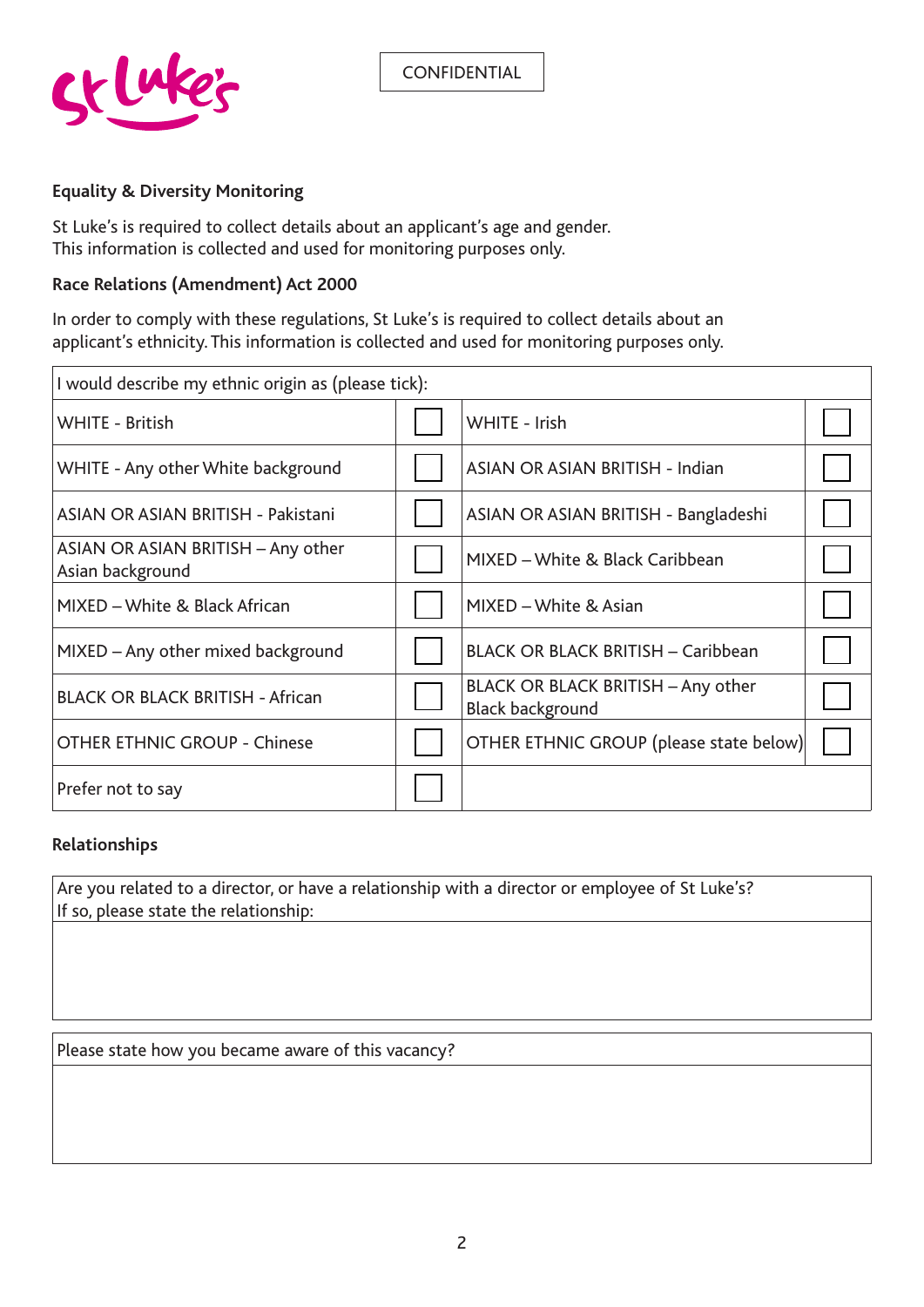

#### **Disability**

#### *Disability Discrimination Act 1995 and 2005*

The Disability Discrimination Act protects disabled people. The DDA defines disability as a physical or mental impairment with long term, substantial effects on the ability to carry out normal day to day activities. This includes people with long-term health conditions. If you tell us that you have a disability, we can make reasonable adjustments to where you work, your work arrangements and at interview.

Do you consider yourself to have a disability? **Please tick the type of impairment which applies to you. People may experience more than one type of impairment, in which case you may indicate more than one. If none of the categories apply, please do not mark.**  Physical Impairment **Sensory Impairment** Mental Health Problem **Learning Disability/Difficulty** Long-standing Illness **Prefer not to say** 

Other (please state)

#### **Employment Equality Regulations 2003**

In order to comply with these regulations, St Luke's is monitoring sexual orientation and religion/belief in applications.

| Please indicate which term would best describe your sexuality (please tick): |  |                      |  |  |
|------------------------------------------------------------------------------|--|----------------------|--|--|
| Lesbian                                                                      |  | Gay                  |  |  |
| <b>Bisexual</b>                                                              |  | Heterosexual         |  |  |
| Prefer not to say                                                            |  | Other (please state) |  |  |

| Please indicate your religion or belief (please tick): |  |                      |  |  |
|--------------------------------------------------------|--|----------------------|--|--|
| Atheism                                                |  | <b>Buddhism</b>      |  |  |
| Christianity                                           |  | Hinduism             |  |  |
| Islam                                                  |  | Jainism              |  |  |
| Judaism                                                |  | Sikhism              |  |  |
| Prefer not to say                                      |  | Other (please state) |  |  |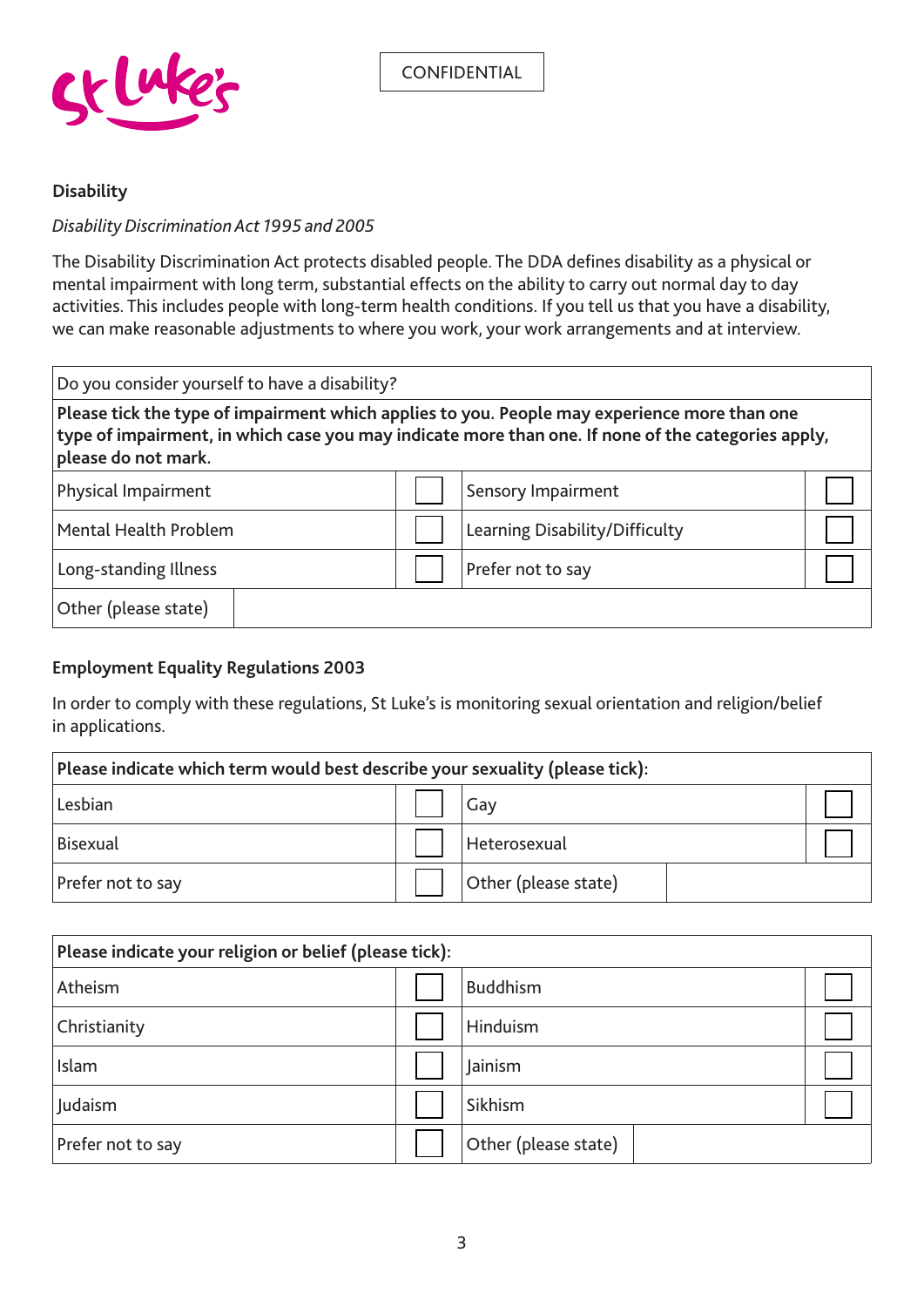

#### **Criminal Convictions**

#### **Rehabilitation of Offenders Act 1974 (Exceptions) Order 1975**

In order to protect certain vulnerable groups within society, St Luke's is exempt from the provisions of the Rehabilitation of Offenders Act 1974 by virtue of the Rehabilitation of Offenders Act 1974 (Exceptions) Order 1975.

Applicants are not entitled to withhold any information about convictions, cautions, warnings and reprimands which for other purposes are "spent" under the provisions of the Act. Any information provided will be confidential and will be considered only in relation to posts to which the Order applies. All applicants who are offered employment will be subject to a criminal records check from the Disclosure and Barring Service (DBS) before the appointment is confirmed. This will include details of cautions, reprimands or final warnings, as well as convictions. St Luke's abides by the strict DBS Code of Practice with regard to disclosure whereby any conviction disclosure would not necessarily be a bar to employment but failure to reveal information relating to any convictions could lead to withdrawal of an offer of employment.

| Have you at any time received or had pending a criminal conviction,<br>caution, warning, reprimand or bind-over? |  |
|------------------------------------------------------------------------------------------------------------------|--|
| If so, please give details:                                                                                      |  |
|                                                                                                                  |  |
|                                                                                                                  |  |
|                                                                                                                  |  |
| Does your name appear on the Protection of Children Act List?                                                    |  |
| Does your name appear on the Protection of Vulnerable Adults List?                                               |  |

**Declaration** (please read this carefully before signing this application)

The information in this section is true and complete. I understand that any deliberate omission, falsification or misrepresentation in the application form will be grounds for rejecting this application, to withdraw any employment contract offered or, if employed, subsequent dismissal without notice if employed by St Luke's. Where applicable, I consent that St Luke's can seek clarification regarding professional registration details.

| . |  |
|---|--|
|---|--|

PLEASE NOTE: If completing this form online, all shortlisted candidates will be asked to sign a copy of the application form at interview.

**Details entered on this part of the form will be held in the HR Department and will not be made available to the shortlisting panel.**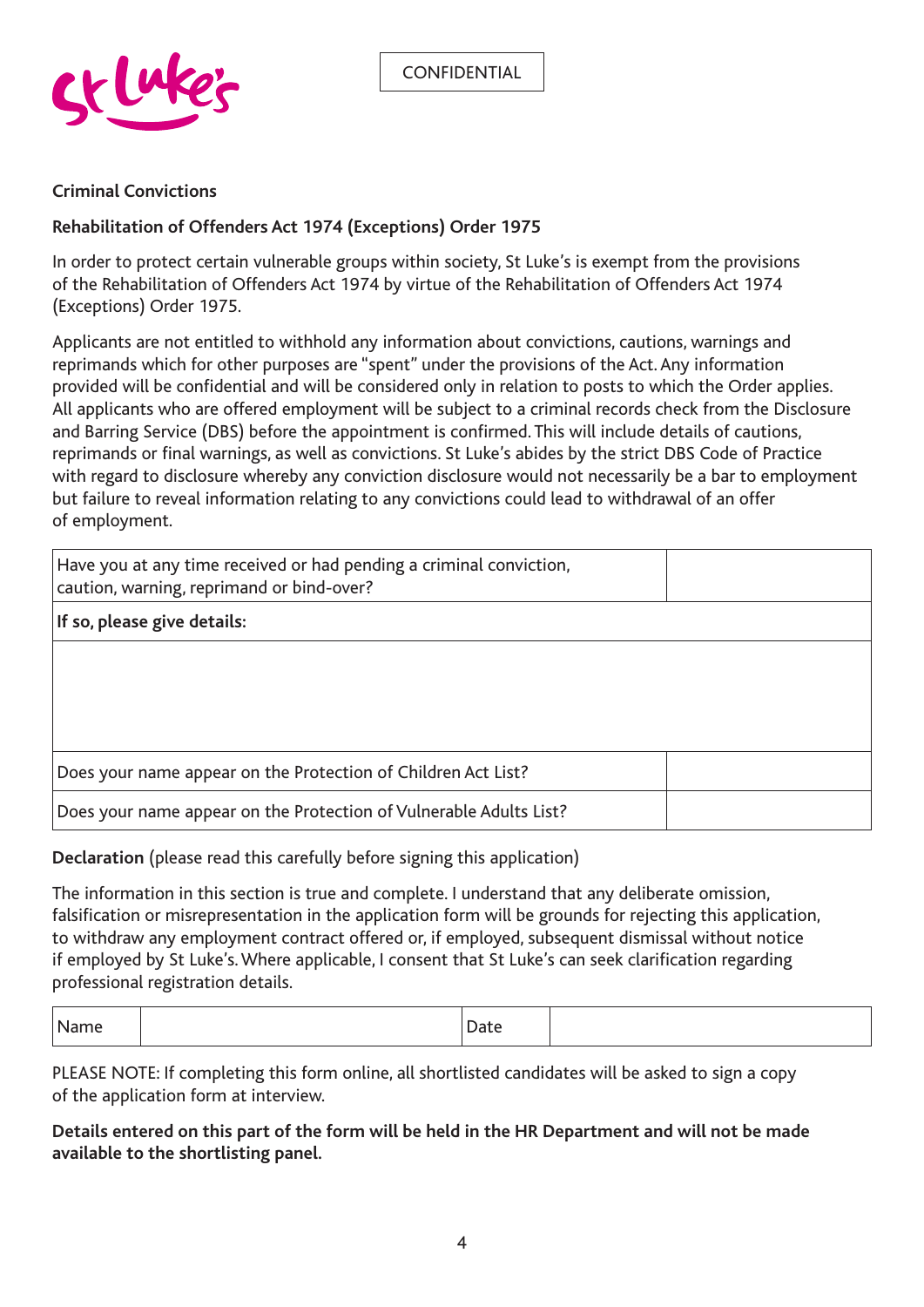

REF NO:

# **Application for Employment**

Post applied for

#### **Education & Professional Qualifications**

Include in this section all relevant qualifications listing the most recent first. Please also indicate subjects currently being studied. All required qualifications disclosed will be checked.

| Subject qualification | Place of study | Grade/result   Year obtained |
|-----------------------|----------------|------------------------------|
|                       |                |                              |
|                       |                |                              |
|                       |                |                              |
|                       |                |                              |
|                       |                |                              |
|                       |                |                              |
|                       |                |                              |
|                       |                |                              |
|                       |                |                              |
|                       |                |                              |
|                       |                |                              |
|                       |                |                              |
|                       |                |                              |
|                       |                |                              |
|                       |                |                              |
|                       |                |                              |
|                       |                |                              |
|                       |                |                              |
|                       |                |                              |
|                       |                |                              |
|                       |                |                              |
|                       |                |                              |
|                       |                |                              |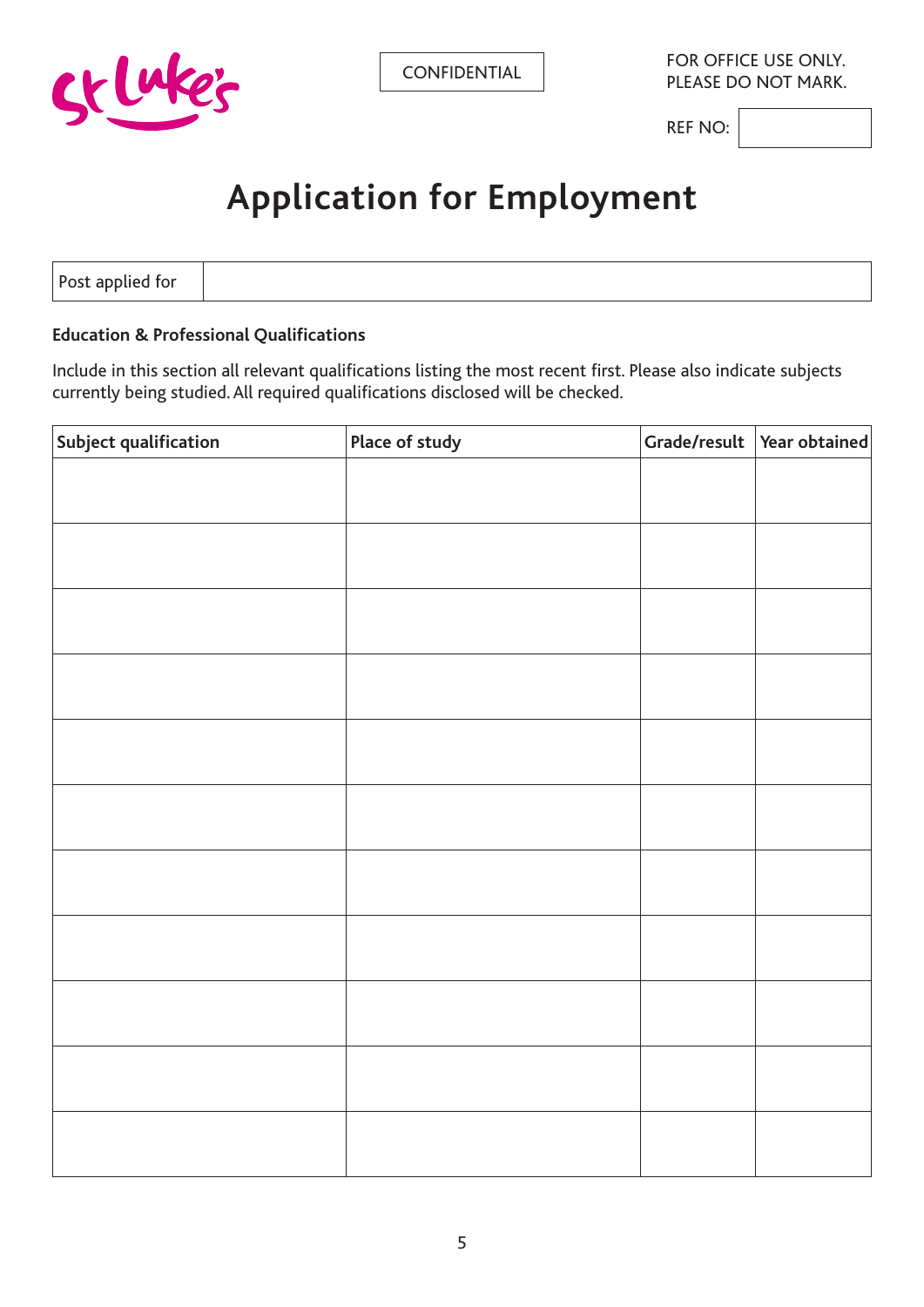

#### **Membership of professional bodies**

Include in this section any relevant professional registrations or memberships. If you are registered then please enter the relevant details below; this information will be subject to a satisfactory check.

| Name of training school | Pin No.       |  |
|-------------------------|---------------|--|
| Date of qualifying      | <b>Expiry</b> |  |

| Please indicate your UK professional registration status (please tick): |  |
|-------------------------------------------------------------------------|--|
| I do not have the relevant UK professional registration                 |  |
| I have current UK professional registration                             |  |
| UK professional registration required and applied for                   |  |
| UK professional registration required but not applied for               |  |
| l am a student                                                          |  |

| Professional body membership 1         | Professional body membership 2         |  |
|----------------------------------------|----------------------------------------|--|
| <b>Name</b>                            | Name                                   |  |
| Membership registration/<br>pin number | Membership registration/<br>pin number |  |
| Expiry/renewal date                    | Expiry/renewal date                    |  |

If you are a member of more professional bodies, please attach an extra sheet.

#### **Fitness to Practice – (If Professionally Registered)**

If you are applying for a post that requires professional registration you are required to provide the following information:

| Are you currently the subject of a fitness to practise investigation or<br>proceedings by a licensing or regulatory body in the UK or in any<br>other country?                                            |  |
|-----------------------------------------------------------------------------------------------------------------------------------------------------------------------------------------------------------|--|
| Have you been removed from the register or have conditions been made<br>on your registration by a fitness to practise committee or the licensing<br>or regulatory body in the UK or in any other country? |  |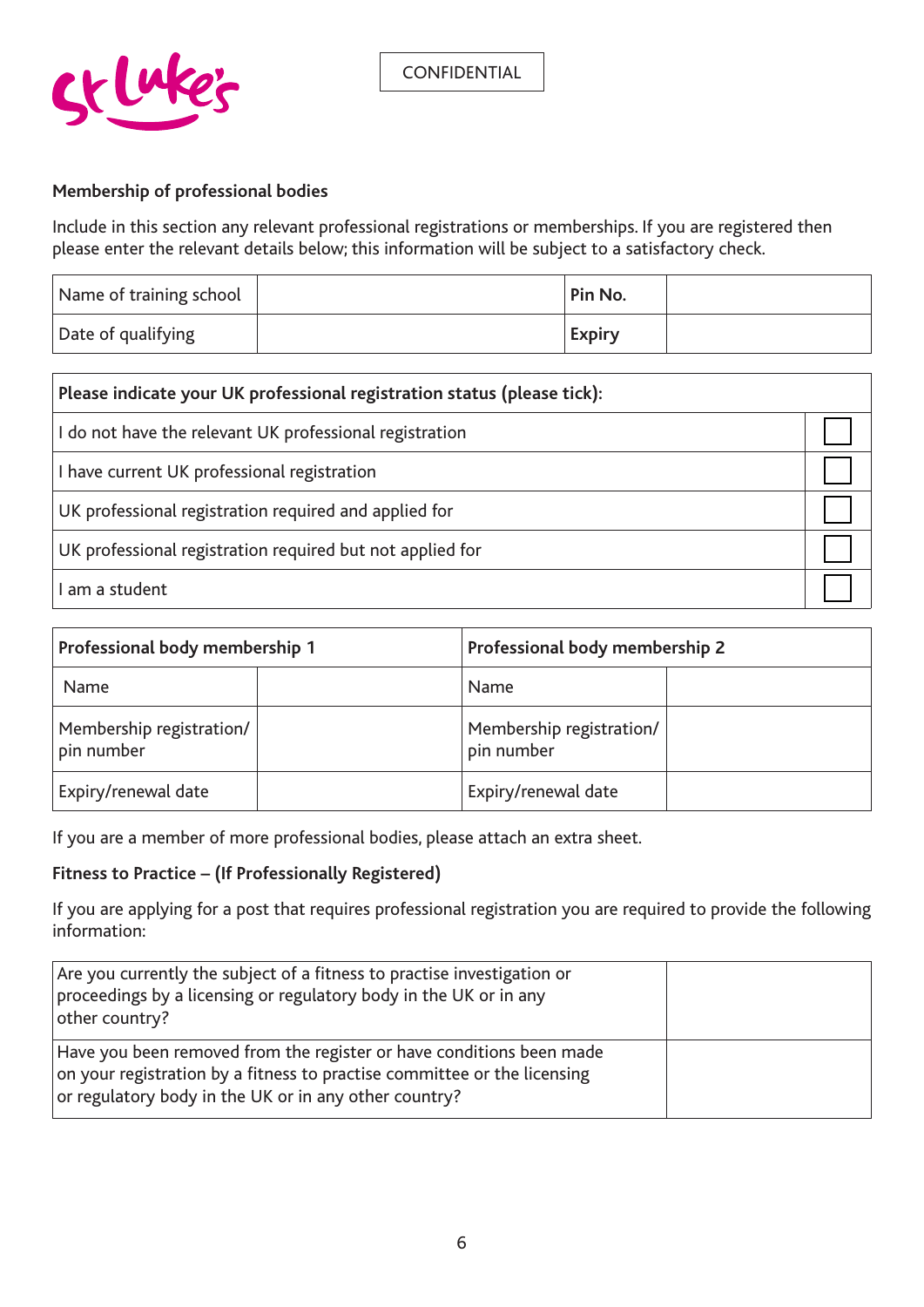

#### **Employment History**

Please record below the details of your previous employment, (minimum of 3 years employment history required), beginning with the most recent first. Please record below the details of your current or most recent employer:

#### **Employer name and address:**

#### **Employment Details:**

| Job title                                   |  |
|---------------------------------------------|--|
| Employer's telephone number                 |  |
| Type of business                            |  |
| End date (if Applicable)                    |  |
| Grade                                       |  |
| Salary                                      |  |
| Reporting to (job title)                    |  |
| Period of notice                            |  |
| Reason for leaving                          |  |
| Description of duties and responsibilities: |  |
|                                             |  |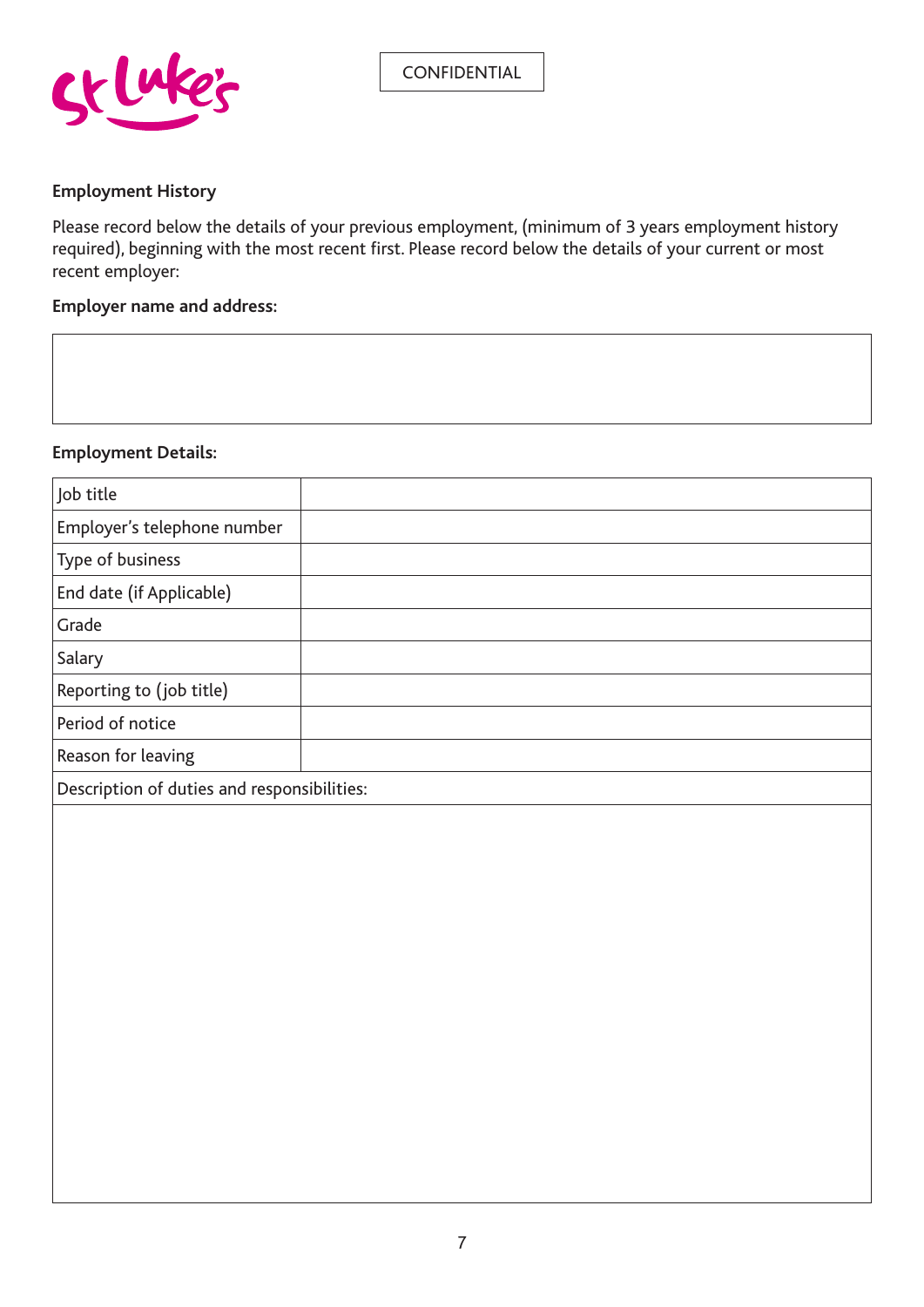

# **Previous employment history**

# **Previous employer 2**

| Job title & employer                              |  |
|---------------------------------------------------|--|
| Start date                                        |  |
| End date (if applicable)                          |  |
| Salary                                            |  |
| Reason for leaving                                |  |
| Brief description of duties and responsibilities: |  |
|                                                   |  |
|                                                   |  |
|                                                   |  |
|                                                   |  |
|                                                   |  |
|                                                   |  |

# **Previous employer 3**

| Job title & employer                              |  |
|---------------------------------------------------|--|
| Start date                                        |  |
| End date (if applicable)                          |  |
| Salary                                            |  |
| Reason for leaving                                |  |
| Brief description of duties and responsibilities: |  |
|                                                   |  |
|                                                   |  |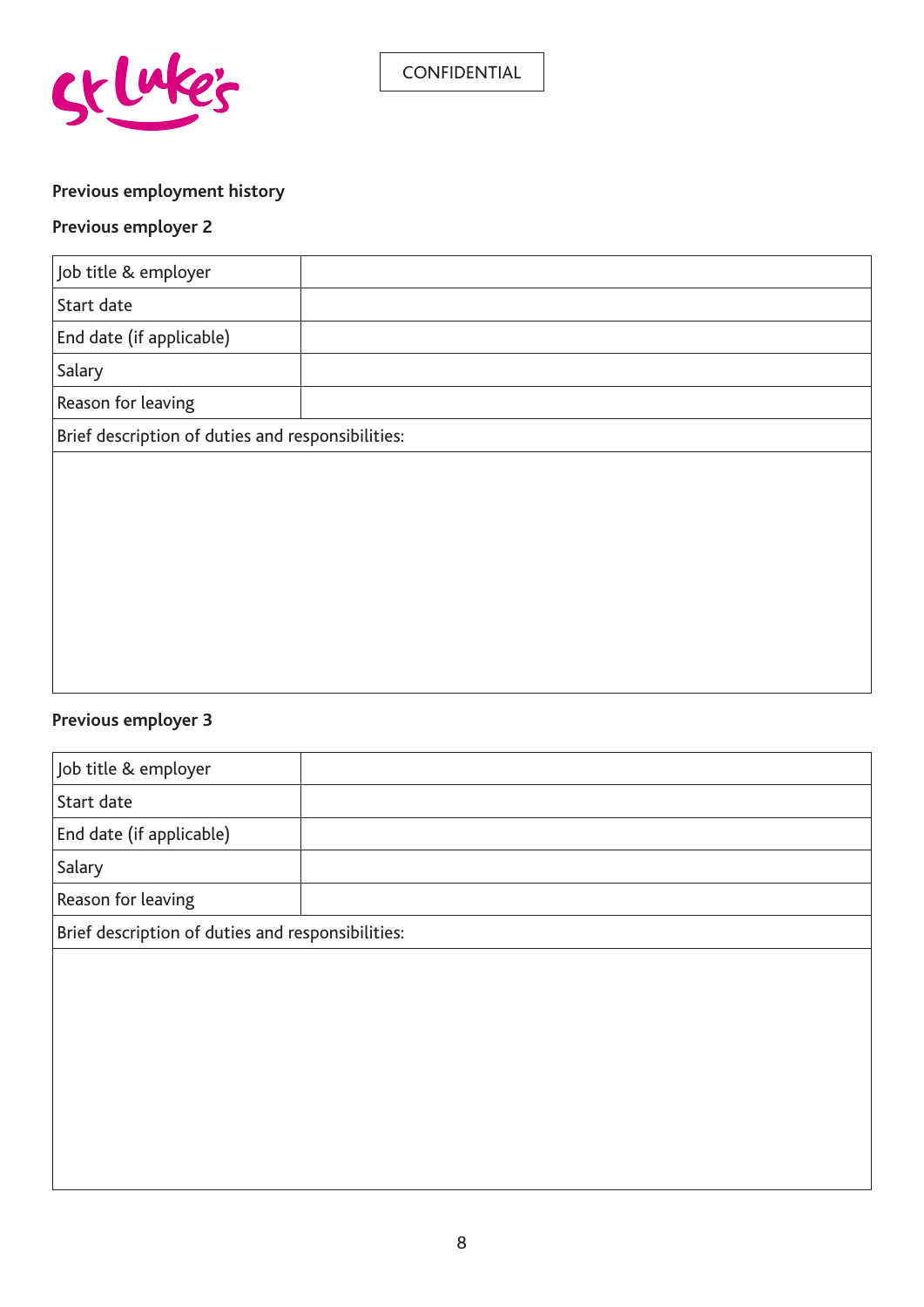

# **Previous employment history**

# **Previous employer 4**

| Job title & employer                              |  |
|---------------------------------------------------|--|
| Start date                                        |  |
| End date (if applicable)                          |  |
| Salary                                            |  |
| Reason for leaving                                |  |
| Brief description of duties and responsibilities: |  |
|                                                   |  |
|                                                   |  |
|                                                   |  |
|                                                   |  |
|                                                   |  |
|                                                   |  |

# **Previous employer 5**

| Job title & employer                              |  |  |
|---------------------------------------------------|--|--|
|                                                   |  |  |
| Start date                                        |  |  |
| End date (if applicable)                          |  |  |
| Salary                                            |  |  |
| Reason for leaving                                |  |  |
| Brief description of duties and responsibilities: |  |  |
|                                                   |  |  |
|                                                   |  |  |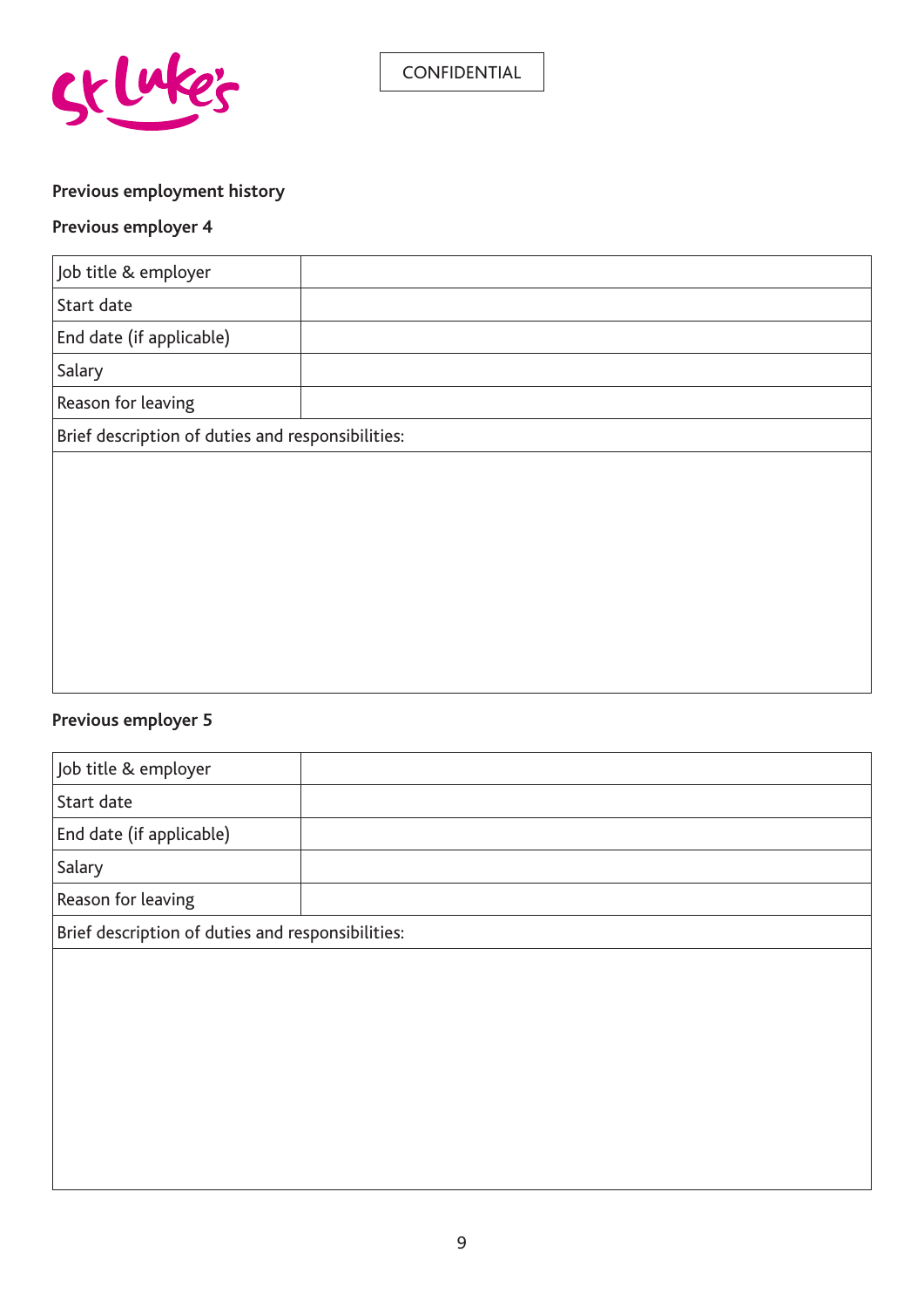

#### **References**

For all positions you must provide a minimum of two references covering a minimum of three years employment/training. If you need to provide any more previous referee details, please attach an additional sheet.

- Please state the names and contact details of the people who have agreed to supply references, covering a minimum of three years employment/ training.
- If you are or have been employed, these should include your two most recent employers, your line manager or someone in a position of responsibility who can comment on your work experience, competence, personal qualities and suitability for the post.
- If you are a student please provide contact details of a teacher at your school, college or university.
- If you have not been in employment for some time but have had previous employment, then you should seek one reference from your last known

employer and a personal reference from a person of some standing within your community i.e. doctor, solicitor, MP

- Where it is not possible to obtain any employer reference at all then please obtain two personal references.
- Where no personal reference can be obtained then references should be sought from personal acquaintances not related to or involved in any financial arrangement with you.
- Personal references such as friends and relatives are not acceptable.

Please note, all reference requests will be sought and employment histories verified by the HR Department, therefore, please ensure that you provide full contact details. Referees will be contacted prior to interview, unless you indicate otherwise.

| Referee 1                                            |  | <b>Referee 2</b>                                     |  |
|------------------------------------------------------|--|------------------------------------------------------|--|
| <b>Title</b>                                         |  | Title                                                |  |
| Surname                                              |  | Surname                                              |  |
| First name                                           |  | First name                                           |  |
| Job title                                            |  | Job title                                            |  |
| Address line 1                                       |  | Address line 1                                       |  |
| Address line 2                                       |  | Address line 2                                       |  |
| Address line 3                                       |  | Address line 3                                       |  |
| Town/city                                            |  | Town/city                                            |  |
| County                                               |  | County                                               |  |
| Postcode                                             |  | Postcode                                             |  |
| Country                                              |  | Country                                              |  |
| Telephone                                            |  | Telephone                                            |  |
| Fax                                                  |  | Fax                                                  |  |
| Email                                                |  | Email                                                |  |
| Relationship                                         |  | Relationship                                         |  |
| Can the referee be approached prior<br>to interview? |  | Can the referee be approached prior<br>to interview? |  |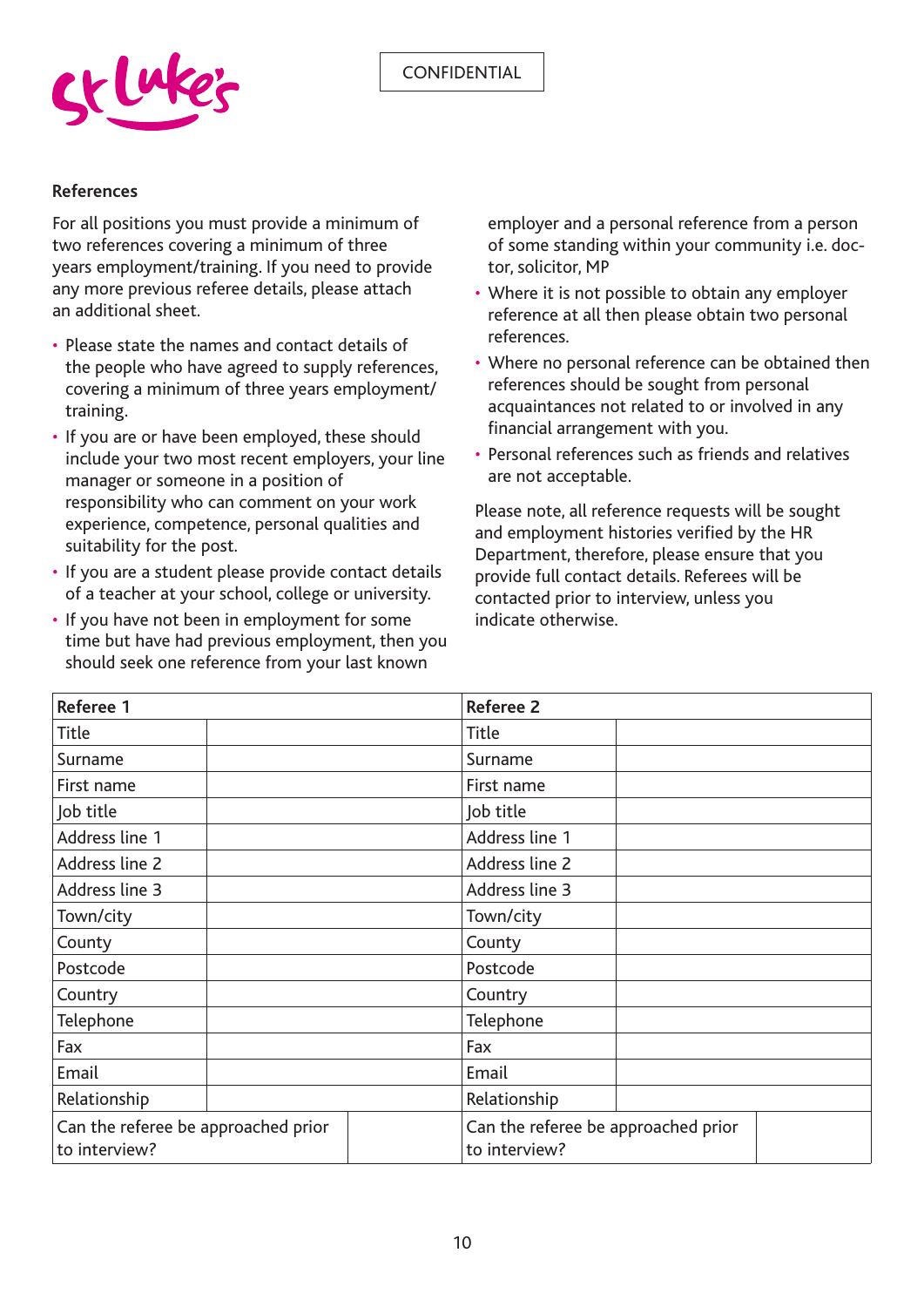

#### **Supporting statement**

Please describe below why you are interested in this post, your main achievements to date, the strengths you would bring to this post and any other information relevant to your application. This could include hobbies and pastimes that include positions of responsibility. Please attach an extra sheet if necessary.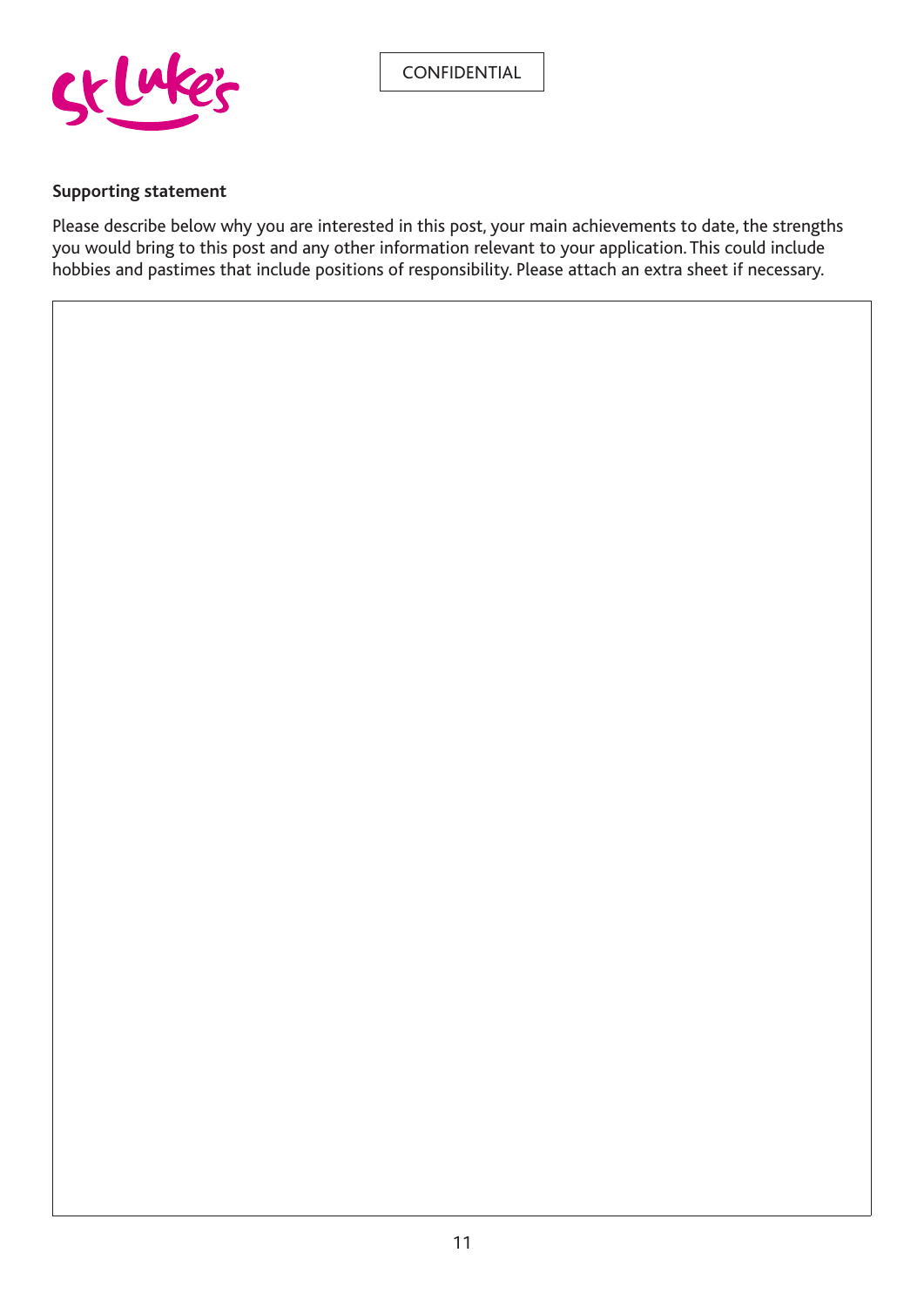

**If you need any more space, please attach an additional sheet.**